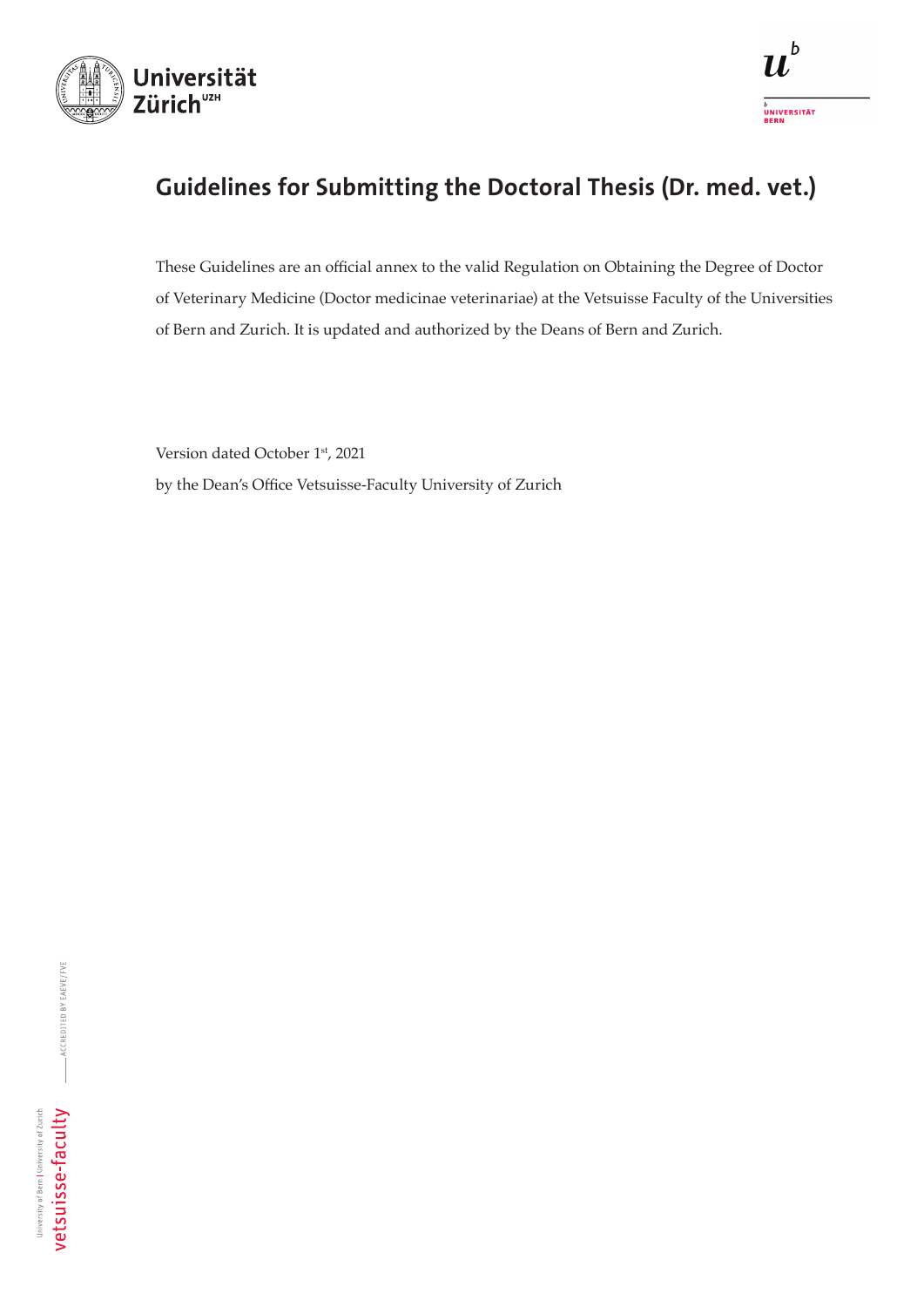

## First name, family name, original title of the thesis

# Checklist (will be checked by dean's office)

The following documents are required to be presented at the Dean's Office of the Vetsuisse-Faculty UZH. Incomplete documents may be rejected.

- Correctly completed application form
- Confirmation of the supervisor of the presentation (defense) of the thesis
- Copy of diploma that qualifies to work as a veterinarian (when indicated the Global
	- Location Number (GLN) of the register of medical professions)
- Proof of matriculation during the entire thesis period
- 5. Confirmation for a publication: Confirmation of receipt of the manuscript and initiation of the reviewing process, or "accepted for publication" by the professional periodical
- Signed expert opinion of the supervisor
- Signed expert opinion of the co-supervisor
	- (only for a submitted monograph or submitted publication manuscript)
	- If the text of the thesis is submitted in the format of an article that has already been accepted for publication in a peer-reviewed professional journal, or has already been
	- printed, a second expert opinion (co-supervisor) is not required.
- Receipt of payment of the fee for the doctoral degree
- Thesis printed and hole-punched or electronically as PDF
- Title page
- Abstract in English and summary in German (each copy with the signature and without the signature of the doctoral thesis supervisor)
- Word versions of abstract (English) and summary (German)
- max. 1'500 characters including spaces (to count the characters)
- CV (one copy dated and signed, one copy without date and without signature)
	- Modules attended in connection with the doctorate may be submitted on a separate sheet (title, semester, institution, grades and ETCS Credits). They may be listed in the Academic Record. Modules reported thereafter will not be listed.

# Confirmation of receipt

The submitted documents for the conferral of a doctorate are complete and accepted by the Dean's Office for further processing.

Place, date Signature dean's office

**ACCREDITED BY EAEVE/FVE**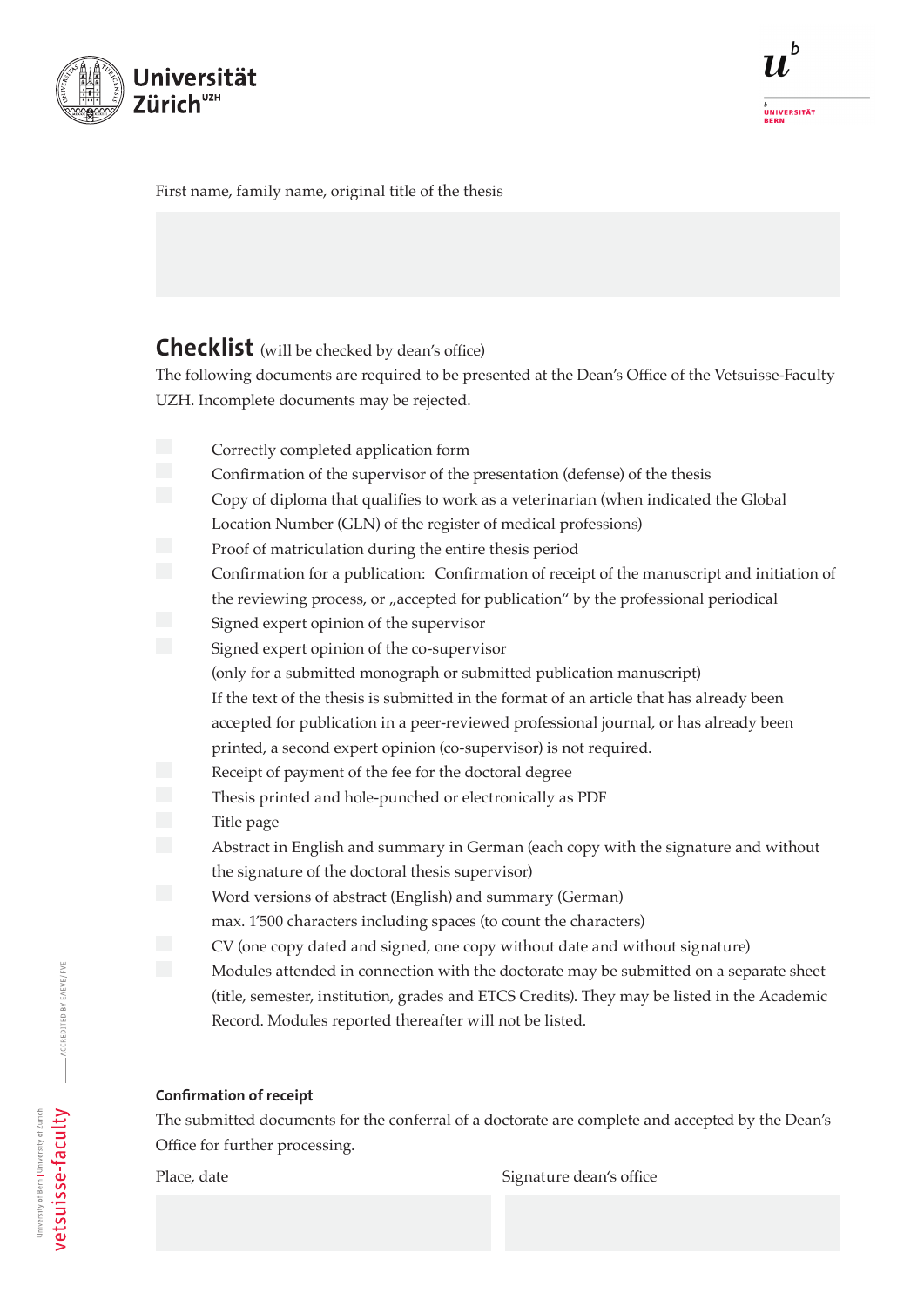

# Application form

The doctoral degree certificate is issued in the family name and first name registered in the UZH Student Administration Office, and is sent to the address held there.

| Family name                        |  |
|------------------------------------|--|
| First name                         |  |
| Place of origin and canton/country |  |
| Student ID number                  |  |
| Private address                    |  |
| Telephone                          |  |
| E-Mail                             |  |

### Information about the Doctoral Thesis

Title

Academic supervisor

Doctoral thesis supervisor

Co-supervisor (if necessary)

The thesis is presented as a (please check the applicable item)

- **Monograph** 
	- Publication is planned
	- Submitted manuscript
	- Accepted manuscript

ACCREDITED BY EAEVE/FVE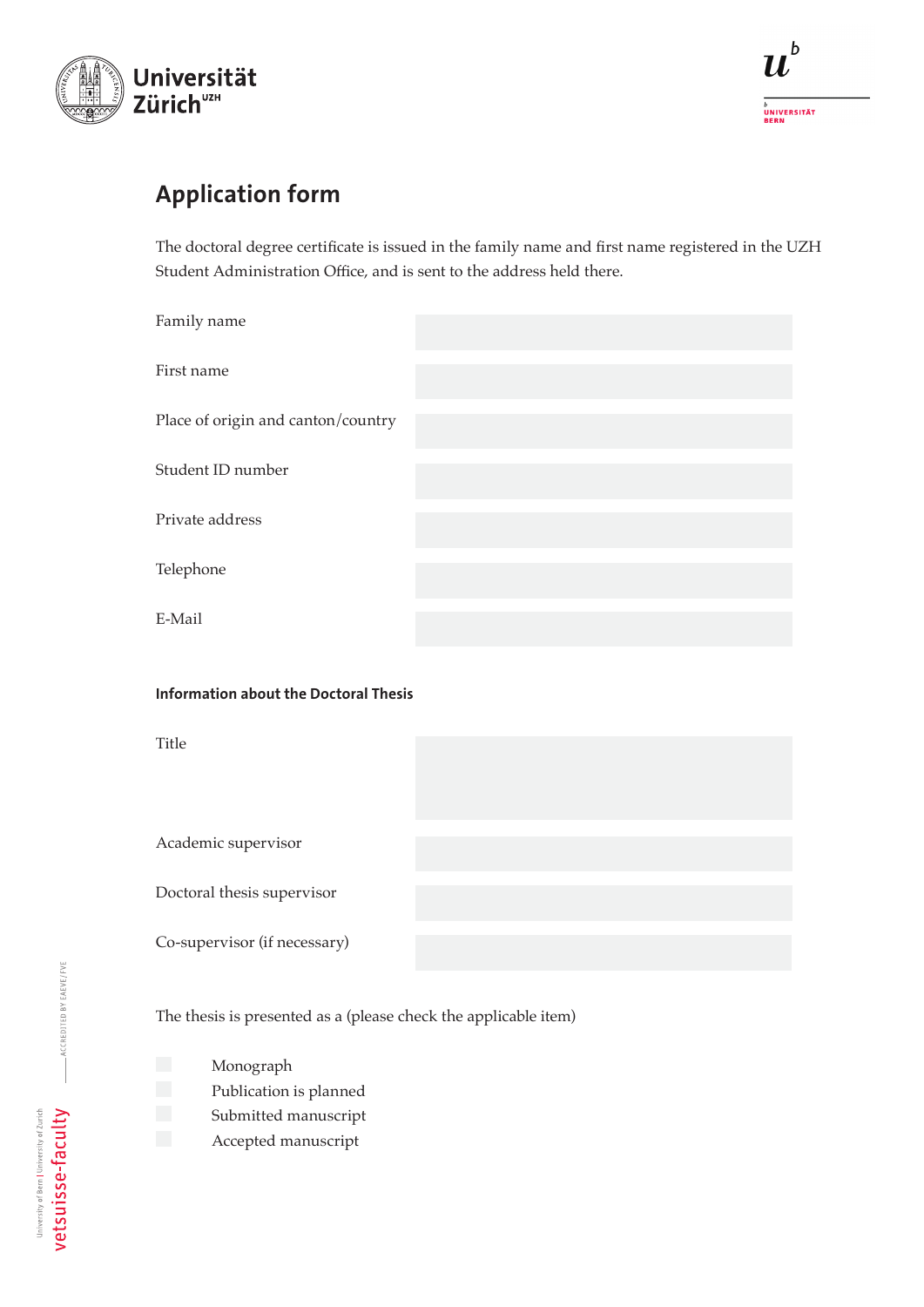

# Confirmation

Public Presentation (Defense)

Name of event/course

Place/date of event/course

# By signing, we hereby confirm:

- 1. The public presentation (defense) took place.
- 2. The correctness of the information stated on the application form.

Place, date Doctoral candidate

- 3. That this thesis has not been submitted to any other institution in order to obtain an academic title.
- 4. That the test of the dissertation for plagiarism did not provide evidence for scientific misconduct.
- 5. That the enrollment at the UZH is valid until the doctoral degree certificate is conferred.
- 6. Subsequent changes and corrections to the doctoral degree certificate will require the issuance of replacement documents. The word "Replacement" is added to the document.
- 7. That the doctoral degree certificate is in German, with an English translation.

Place, date Doctoral thesis supervisor